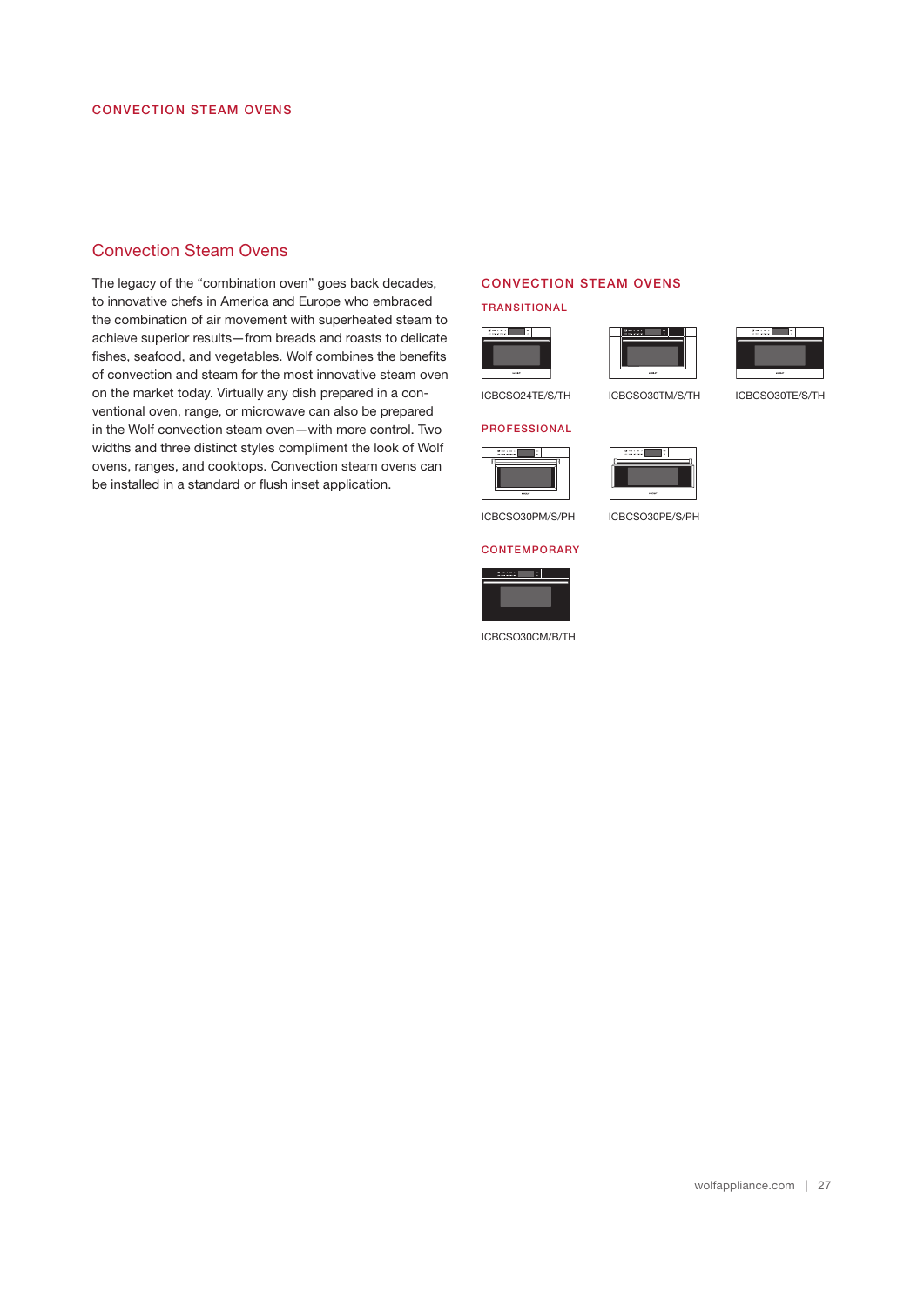## Convection Steam Ovens

#### TRANSITIONAL



| <b>WIDTH</b>       | w      |
|--------------------|--------|
| 60 cm Transitional | 597 mm |
| 76 cm Transitional | 759 mm |



#### PROFESSIONAL



## **CONTEMPORARY**







28 | English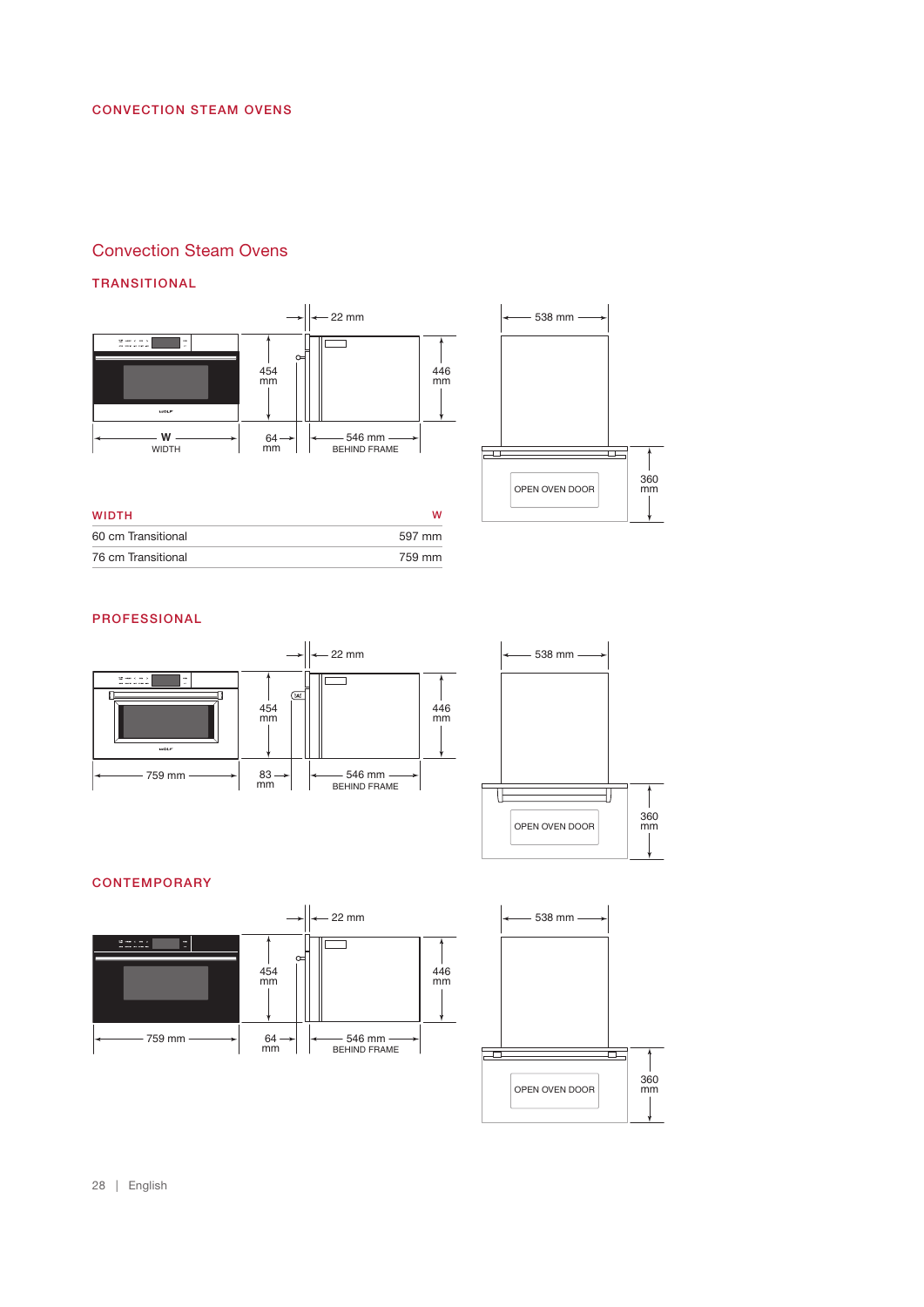## Planning Information

The convection steam oven can be installed in a standard or flush inset application.

Finish the edges of the opening. They may be visible when the door is open.

For standard installations, the face trim will overlap stiles and rails. Refer to the chart below.

For fush inset installations, a minimum 3 mm reveal is required on all sides. To ensure consistent reveals, each corner of the opening must be exactly 90°.

## INSTALLATION REQUIREMENTS

| <b>BASE SUPPORT</b> |                  | <b>MIN</b>              |
|---------------------|------------------|-------------------------|
| 60 cm Model         |                  | 45 kg                   |
| 76 cm Model         |                  | 45 kg                   |
| <b>TRIM OVERLAP</b> |                  | 60 cm MODEL 76 cm MODEL |
| Top                 | $5 \, \text{mm}$ | $5 \text{ mm}$          |
| <b>Bottom</b>       | $0 \text{ mm}$   | $0 \text{ mm}$          |
| Sides               | $18 \text{ mm}$  | 98 mm                   |

#### ELECTRICAL REQUIREMENTS

Installation must comply with all applicable electrical codes and be properly grounded (earthed).

Locate the electrical supply as shown in the illustrations on the following pages. A separate circuit servicing only this appliance is required. A ground fault circuit interrupter (GFCI) is not recommended and may cause interruption of operation.

Performance may be compromised if the electrical supply is less than 220 volts.

#### ELECTRICAL REQUIREMENTS

| <b>Electrical Supply</b>               | 220-240 V AC, 50 Hz |
|----------------------------------------|---------------------|
| Service                                | 3800 W              |
| grounding-type (earthed)<br>Receptacle |                     |
| Power Cord                             | 1.8 <sub>m</sub>    |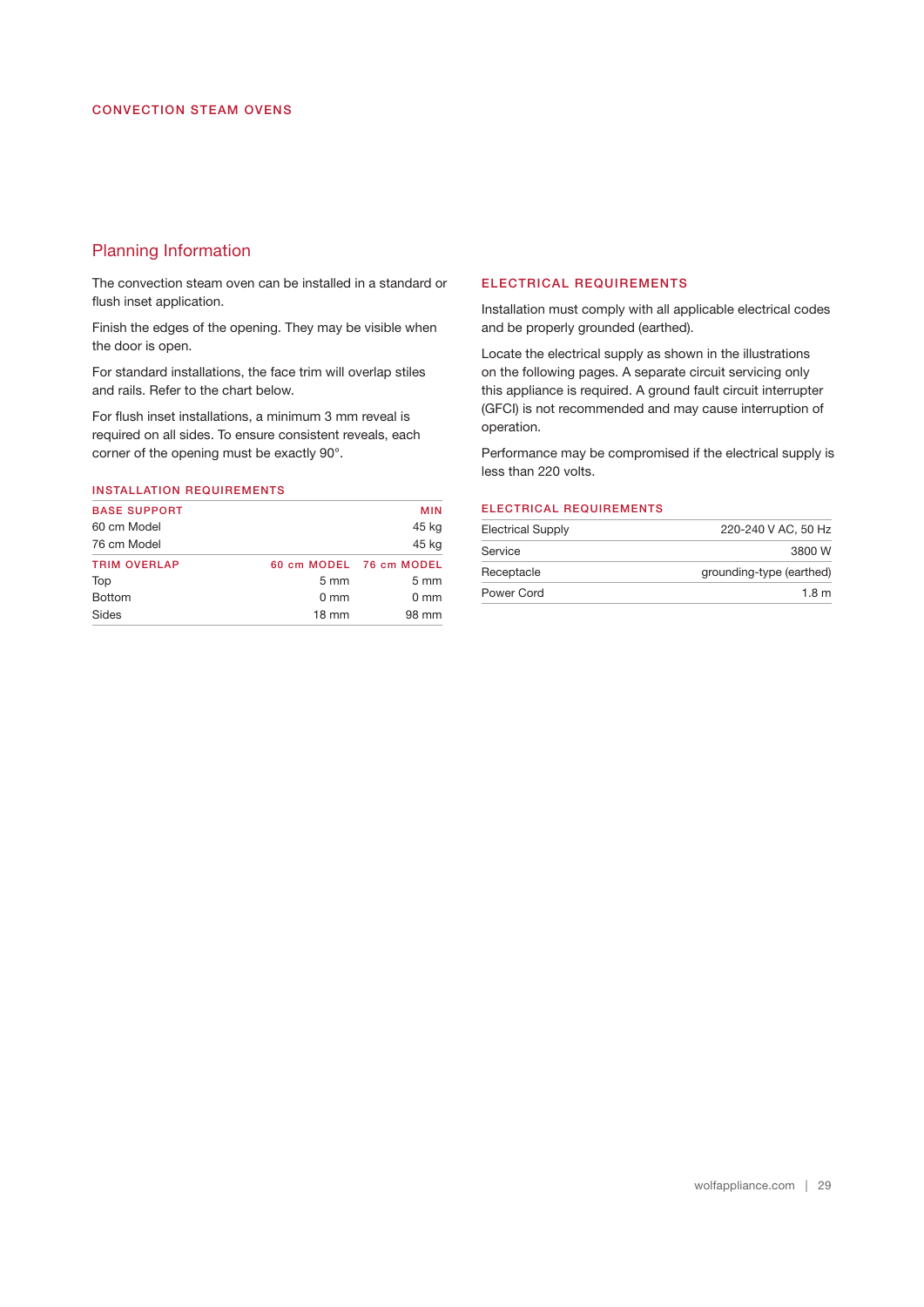### CONVECTION STEAM OVENS

# Convection Steam Oven

### STANDARD INSTALLATION



SIDE VIEW FRONT VIEW FRONT VIEW FRONT VIEW FRONT VIEW FRONT VIEW FRONT VIEW FRONT VIEW FRONT VIEW SAME OF A STREET OF A STREET OF A STREET OF A STREET OF A STREET OF A STREET OF A STREET OF A STREET OF A STREET OF A STREET

*\*Does not include additional depth for the electrical connection.*

*NOTE: Both 60 cm and 76 cm models require the same opening dimensions.*

| <b>OPENING WIDTH</b> |        |
|----------------------|--------|
| 60 cm Model          | 562 mm |
| 76 cm Model          | 562 mm |